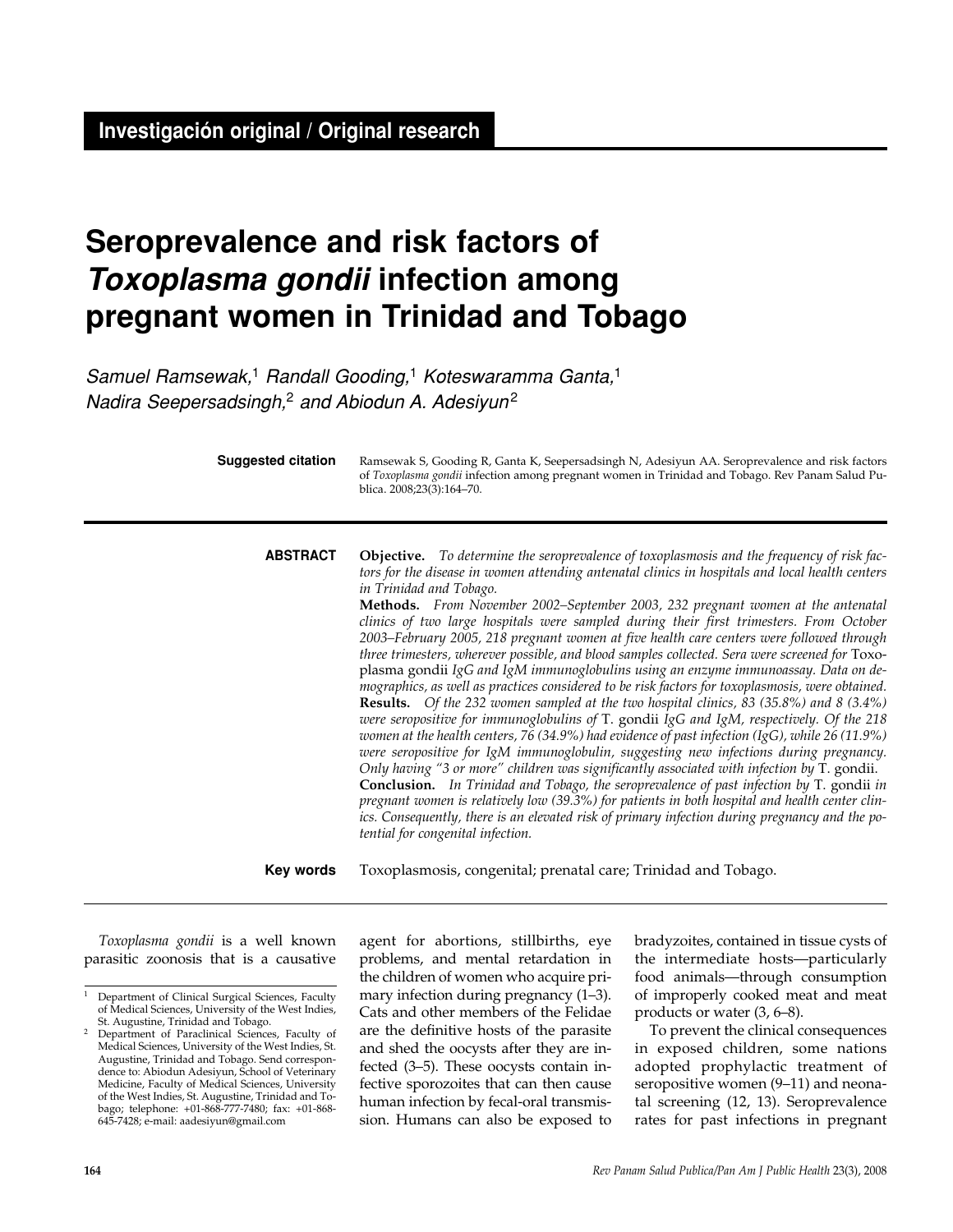women as detected by *T. gondii* IgG immunoglobulins have varied from 0.79% to 85% in various countries (14–17). For newly acquired *T. gondii* infections (IgM) during pregnancy, seroprevalence rates have varied from

0.2% to 25.7% across countries (13, 18–21). Clinical toxoplasmosis in children has also been reported with a frequency ranging from 0.02% to 0.5% (18, 22, 23).

In the English-speaking Caribbean, there is a dearth of information on congenital toxoplasmosis. Reports exist on toxoplasmosis in antenatal women in Trinidad (43.3%), pregnant women in Jamaica (57%), and young Jamaican women (45%) (24–26). In all these studies, only past infections were documented. To date, the only reported case of clinical toxoplasmosis in the area was documented almost 50 years ago in Jamaica (27). More recently, Adesiyun et al. (28) have been the first to demonstrate the serological evidence of congenital toxoplasmosis in Trinidad and Tobago, and possibly the English-speaking Carribean, where 0.4% of cord blood samples tested were seropositive for *T. gondii* IgM immunoglobulin.

Because certain risk factors have been associated with toxoplasmosis (29, 30) and the demographics of women attending hospital versus local health center clinics (LHC) differ, we performed a descriptive and crosssectional study to compare *T. gondii* seroprevalence rates during the first trimester of pregnancy at both hospital and health center clinics. In addition, at the LHCs, we conducted a longitudinal cohort study following women during their antenatal visits and taking one blood sample in each of the trimesters whenever practicable.

## **MATERIALS AND METHODS**

## **Study population**

From November 2002–September 2003, we studied a total of 156 women attending the Port-of-Spain General Hospital (POSGH) and 76 women registered at the Mount Hope Maternity

Hospital (MHMH), two of the three largest health institutions on the island. Both of these hospitals are located in the East-West Corridor of Trinidad. The patients attending the antenatal clinics of these two hospitals come from all over the island to consult with the specialists from the University of the West Indies that serve there. The patients cover the spectrum of socioeconomics, from low to high.

In addition, from October 2003– February 2005, we studied a total of 218 women attending the antenatal clinics at five LHCs (Barataria, El Socorro, St. Joseph, Success Laventille, and Upper Laventille) in the East-West Corridor of the island of Trinidad. One of the demographic characteristics of the population served by these centers is that a majority belong to the low- to medium-socioeconomic group.

## **Participant selection criteria**

The study was designed to include all pregnant women who expressed an interest in participating in both the cross-sectional and cohort aspects of the investigation during the given periods. For the cohort study, it was anticipated that there would be some attrition beyond the control phase. The design was also not to determine the overall number of pregnant women who presented at the hospitals or health centers during the study period.

## **Sociodemographic data**

Upon recruitment of women into the study, a questionnaire was administered to elicit data on demographics and practices considered to be risk factors for toxoplasmosis. The demographic data included age, gender, marital status, race, religion, occupation, level of education, and number of children. The toxoplasmosis riskfactor questions centered on the presence of cats in the household, handling of cat litter, practice of outdoor gardening, consumption of rare/improperly cooked meat and unwashed vegetables, and working on a farm.

#### **Sample collection**

For each sample, approximately 5 mL of blood was aseptically drawn by venipuncture into a tube without anticoagulant and refrigerated overnight at  $4^{\circ}$ C. It was then centrifuged, serum harvested, and stored at  $-20^{\circ}$ C until tested.

The design of the longitudinal health center study required that each pregnant woman be sampled once each trimester. Due to attrition, a number of the patients could only be sampled twice (first and second trimester), or once (first, second, or third trimester).

## *Toxoplasma gondii* **IgG and IgM immunoglobulins assay**

Enzyme immunoassay (EIA) test kits (Diamedix, Miami, Florida, United States of America), both IgG and IgM kits, were used to detect *T. gondii* immunoglobulins in serum samples as earlier described (28).

#### **Ethics**

The ethics committees of the regional health authorities responsible for the five health centers and those of both hospital clinics approved the study prior to commencement. The objectives and protocol for the study were explained to all the participants and a written consent was obtained from each.

#### **Statistical analysis**

The risk factors associated with exposure to toxoplasmosis, such as age, race, presence of cats in household, handling cat litter, outdoor gardening, etc., were tested for significance using the Chi-square test for independence, as well as by determining the relative risk and odds ratio for the cohort study and cross-sectional study, respectively. All tests were two-tailed and interpreted at the 5% confidence level of significance. Data were processed using the Statistical Package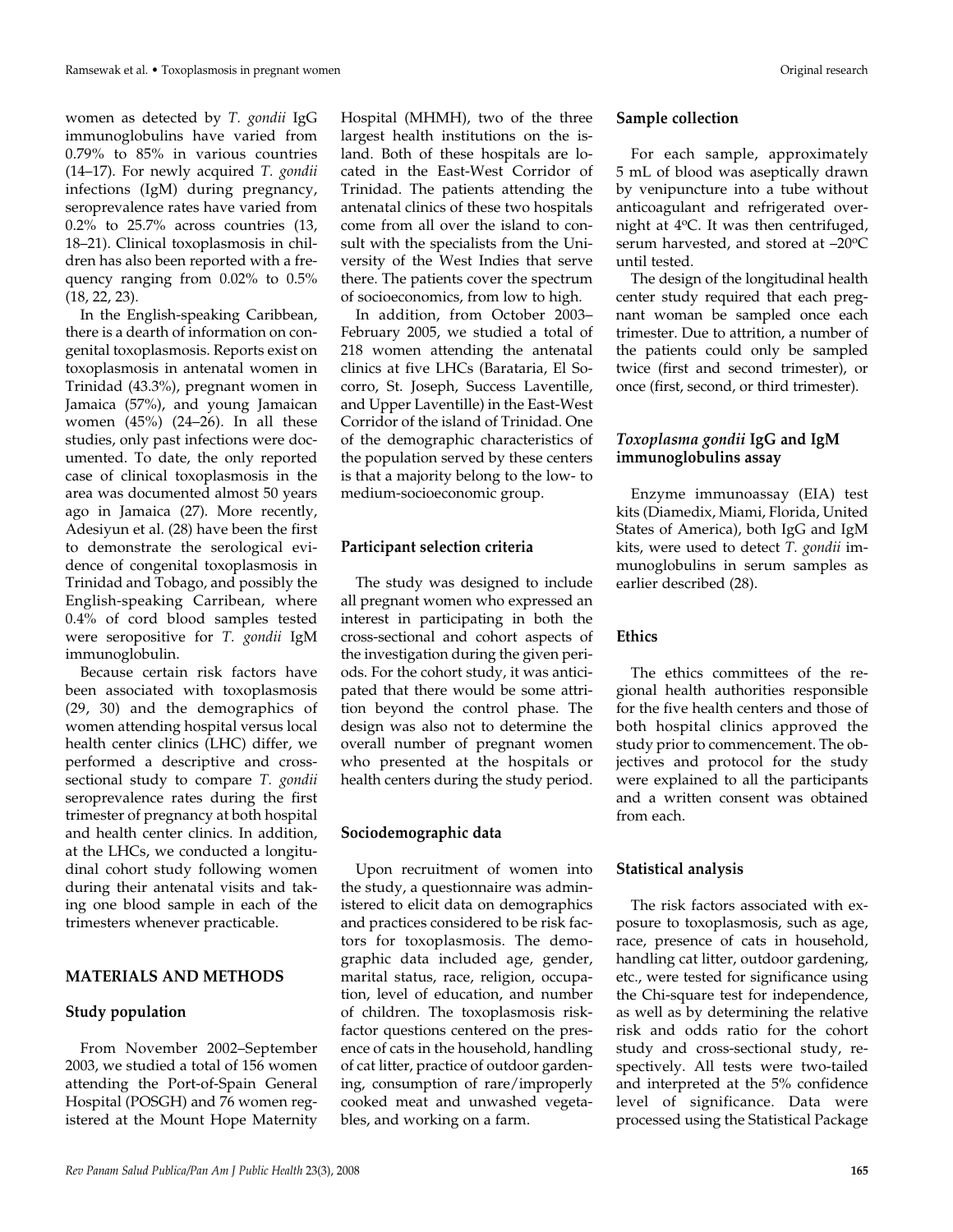for Social Sciences, version 10 (SPSS Inc., Chicago, Illinois, United States).

## **RESULTS**

Overall, of the 450 pregnant participants at both the hospitals and the health center clinics, 177 (39.3%) tested in the first trimester were positive for IgG antibodies, while a total of 34 (7.6%) were positive for IgM antibodies. Of the 232 patients at hospital clinics, 83 (35.8%) and 8 (3.4%) were seropositive for *T. gondii* IgG and IgM immunoglobulins, respectively. For the 76 pregnant women in their first trimester sampled in MHMH antenatal clinic, 33 (43.4%) were positive for *T. gondii* IgG immunoglobulin and 4 (5.3%) for IgM immunoglobulin, compared with 53 (33.9%) and 4 (2.6%), respectively, of 156 women sampled at the POSGH clinic. The difference between hospitals was not statistically significant  $(P > 0.05)$ .

Of the 218 women sampled in local health centers, 76 (34.9%) were seropositive for *T. gondii* IgG immunoglobulin at least once during the pregnancy; however, 23 (10.6%) were positive for *T. gondii* IgM. Table 1 shows the seroprevalence of both *T. gondii* IgG and IgM immunoglobulins across the five health centers studied and for the three groups of samplings. The seroprevalence of IgG immunoglobulin varied significantly  $(P > 0.05)$  across health centers.

The seroprevalence of toxoplasmosis in women with various demographic backgrounds is shown in Table 2. Of all the demographic and risk factors studied, a statistically significant difference (*P* > 0.05) was found only between women with three or more children and those with lower parity. Those with three or more children had a higher seroprevalence rate of toxoplasmosis. Differences in seroprevalence for *T. gondii* infections were not statistically significant  $(P > 0.05)$  for educational status and occupation between the two groups (Table 3). In addition, association with cats, outdoor gardening, and/or farming were not significant  $(P > 0.05)$  to seropositivity in samples taken at both hospital clinics and health centers.

## **DISCUSSION**

The finding that only 39.3% of the 450 total women sampled at the antenatal clinics in the country had been exposed to *T. gondii* by the first trimester is considerably lower than the 60.4% seropositive rate reported for Turkey (19), 74.5% for Brazil (31), and 75.4% for Nigeria (32). In Trinidad, Orrett (24), in a cross-sectional study, reported that 43.3% of women sampled at health centers during their first trimester of pregnancy were seropositive for *T. gondii* infection. The 39.3% seroprevalence rate detected for past exposure in the current study, although health-facility based as opposed to population-based, demonstrates a decreasing seroprevalence compared with published data in the Caribbean (24–26), a finding consistent with trends across Europe and North America (1, 3, 18, 33). The implication is that a high percentage of women of child-bearing age in Trinidad and Tobago have a high risk of contracting primary *T. gondii* infection during pregnancy, with the associated clinical manifestations in children and young adults (1, 3, 34). It is known that pregnant women with pre-existing infection by the pathogen, often acquired during childhood, are unlikely to transmit the infection to their fetuses during pregnancy due to the longterm persistence of IgG (5, 34). Serological evidence of *T. gondii* infection exists in slaughter animals (35), dogs (36), and cats in Trinidad (Watkins and Abdool, unpublished data).

It is important that serological evidence of potential congenital infection in unborn children was suggested by the detection of *T. gondii* IgM immunoglobulin in 3.4% or 8 of the 232 women sampled at hospital clinics and 10.6% (range of 2.0%–21.8%) or 23 of the 218 women longitudinally tested at the health centers. It has been established that acquisition of primary infection during pregnancy, as detected by seroconversion (i.e., seronegative at one trimester and becoming seropositive (IgG) in a subsequent trimester) or production of IgM,

**TABLE 1. Frequency of toxoplasmosis in pregnant women sampled at health centers, in all three trimesters, only first and second trimesters, or only first trimester, Trinidad and Tobago**

| Health centers     | All three trimesters |                       |           | First and second trimester only |                       |          | First trimester only |                       |        |
|--------------------|----------------------|-----------------------|-----------|---------------------------------|-----------------------|----------|----------------------|-----------------------|--------|
|                    |                      | No. (%) positive for: |           |                                 | No. (%) positive for: |          |                      | No. (%) positive for: |        |
|                    | No. of patients      | lgG                   | lgM       | No. of patients                 | lgG                   | lgM      | No. of patients      | lgG                   | lgM    |
| Barataria          | 10                   | 4(40.0)               | 3(30.0)   | 18                              | 6(33.3)               | 2(11.1)  | 32                   | 11 (34.4)             | 0(0.0) |
| El Socorro         | 26                   | 8(30.8)               | 4(15.4)   | 14                              | 3(21.4)               | 3(21.4)  | 23                   | 7(30.4)               | 0(0.0) |
| St. Joseph         | 13                   | 4(30.8)               | 3(23.1)   | 12                              | 3(33.3)               | 3(25.0)  | 16                   | 8(50.0)               | (6.3)  |
| Success Laventille | 8                    | 3(37.5)               | (12.5)    |                                 | 3(42.9)               | 1(14.3)  | 26                   | 12 (46.2)             | 0(0.0) |
| Upper Laventille   | 4                    | 1(25.0)               | (25.0)    | 4                               | 1(25.0)               | (25.0)   | 5                    | 2(40.0)               | 0(0.0) |
| Total              | 61                   | 20(33.3)              | 12 (19.7) | 55                              | 16(29.1)              | 10(18.2) | 102                  | 40 (39.2)             | 1(1.0) |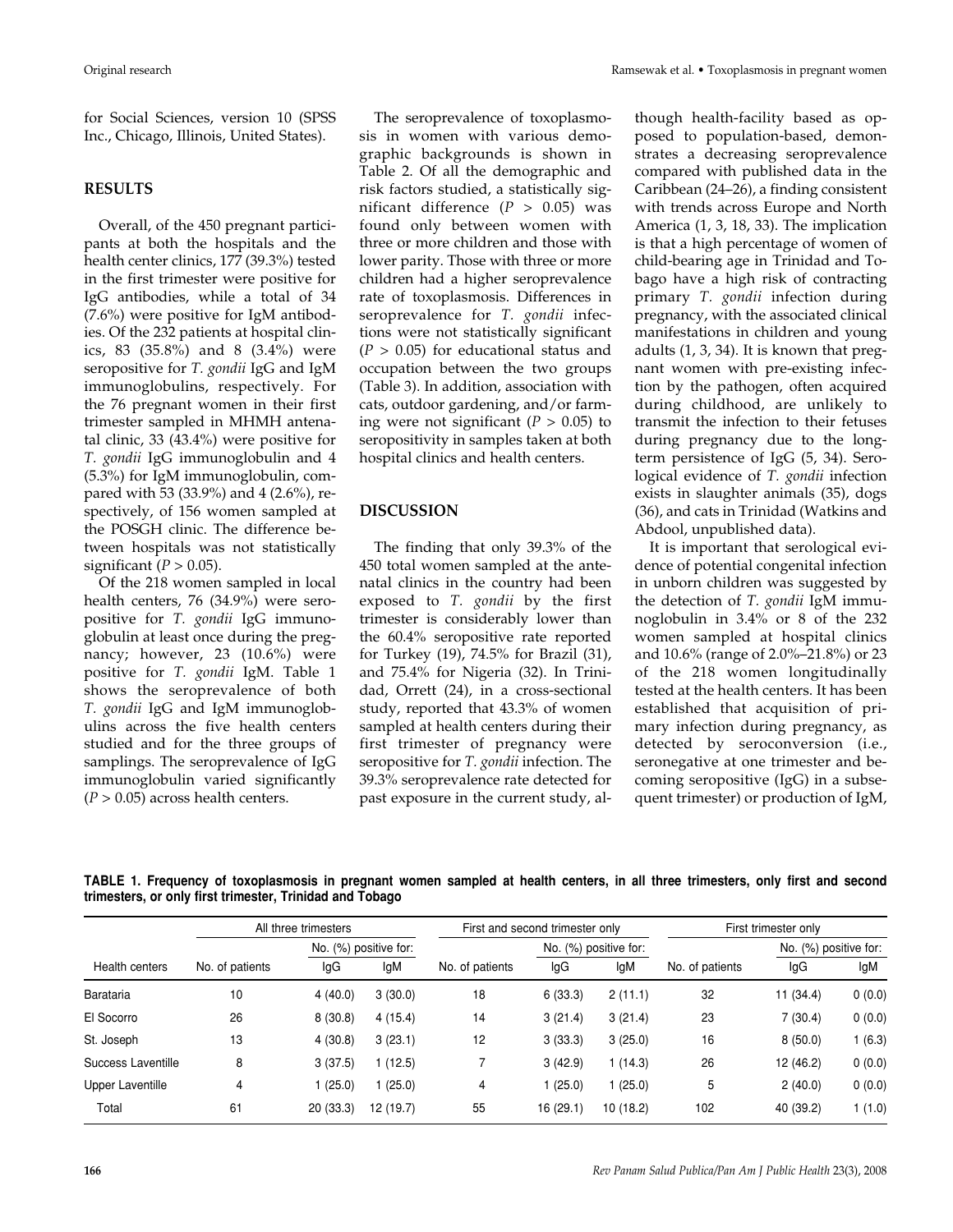| TABLE 2. Seroprevalence of <i>Toxoplasma gondii</i> immunoglobulins (IgG and IgM) by mother-related risk factors, Trinidad and Tobago |  |  |  |  |  |
|---------------------------------------------------------------------------------------------------------------------------------------|--|--|--|--|--|
|---------------------------------------------------------------------------------------------------------------------------------------|--|--|--|--|--|

|                                                                           |                                                     | Hospital clinics                                                                         | Health center clinics |                                  |                                                                           |           |
|---------------------------------------------------------------------------|-----------------------------------------------------|------------------------------------------------------------------------------------------|-----------------------|----------------------------------|---------------------------------------------------------------------------|-----------|
| Risk factor                                                               | No. of women<br>tested                              | No. (%) positive<br>for IgG/IgMa                                                         | $P$ value             | No. of women<br>tested           | No. (%) positive<br>for IgG/IgMb                                          | $P$ value |
| Age (years)<br>$<$ 20<br>$21 - 30$<br>$31 - 40$<br>41-50<br>Not available | 55<br>105<br>68<br>$\overline{c}$<br>$\overline{c}$ | (29.1)<br>16<br>39<br>(37.1)<br>30<br>(44.1)<br>$\mathbf{1}$<br>(50.0)<br>2(100.0)       | 0.174                 | 62<br>127<br>23<br>1<br>5        | 21<br>(33.9)<br>32<br>(25.2)<br>8<br>(34.8)<br>1(100.0)<br>(60.0)<br>3    | 0.575     |
| Marital status<br>Single<br>Married<br>Other <sup>c</sup>                 | 76<br>68<br>88                                      | (31.6)<br>24<br>28<br>(41.2)<br>30<br>(34.1)                                             | 0.611                 | 73<br>58<br>87                   | (31.5)<br>23<br>17<br>(29.3)<br>25<br>(29.0)                              | 0.08      |
| Religion<br>Christian<br>Hindu<br>Islam<br>Other                          | 200<br>18<br>10<br>4                                | (37.0)<br>74<br>7<br>(38.9)<br>5<br>(50.0)<br>2<br>(50.0)                                | 0.669                 | 176<br>26<br>8<br>8              | (29.0)<br>51<br>8<br>(30.8)<br>4<br>(50.0)<br>(25.0)<br>2                 | 0.481     |
| Race<br>African<br>East Indian<br>Mixed<br>Other                          | 106<br>38<br>86<br>$\overline{c}$                   | (31.1)<br>33<br>(42.1)<br>16<br>38<br>(44.2)<br>$\mathbf{1}$<br>(50.0)                   | 0.196                 | 96<br>47<br>73<br>$\overline{c}$ | (28.1)<br>27<br>15<br>(31.9)<br>21<br>(28.8)<br>1<br>(50.0)               | 0.836     |
| No. of children<br>None<br>One<br>Two<br>Three<br>More than three         | 123<br>48<br>26<br>18<br>17                         | (27.6)<br>34<br>(52.1)<br>25<br>(38.5)<br>10<br>12<br>(66.7)<br>$\overline{7}$<br>(41.2) | 0.002                 | 110<br>64<br>29<br>6<br>9        | (27.3)<br>30<br>20<br>(31.3)<br>8<br>(27.6)<br>2<br>(33.3)<br>5<br>(55.6) | 0.756     |
| Experience of miscarriage<br>Yes<br>No<br>Not applicable/no response      | 66<br>165<br>$\mathbf{1}$                           | 23<br>(34.8)<br>(38.8)<br>64<br>1(100.0)                                                 | 0.376                 | 39<br>92<br>87                   | 13<br>(33.3)<br>31<br>(33.7)<br>21<br>(24.1)                              | 0.568     |
| Experience of stillbirths<br>Yes<br>No<br>Not applicable/no response      | 6<br>225<br>$\mathbf{1}$                            | (50.0)<br>3<br>(37.3)<br>84<br>1(100.0)                                                  | 0.36                  | 4<br>126<br>88                   | (25.0)<br>1<br>(34.1)<br>43<br>21<br>(23.7)                               | 0.694     |

a Positive for IgG or IgM or both among 232 women.

<sup>b</sup> Positive for IgG or IgM or both among 218 women.

<sup>c</sup> Divorced, separated, or common-law relationship.

has the potential to cause congenital infection in children and clinical symptoms, such as abortion, stillbirths, mental retardation, and eye problems (1, 18, 34). The rate of detection of IgM antibodies (7.6%) found in the 450 women in this study is considerably higher than what has been reported in Brazil, 0.64% (20); Hungary, 0.5% (37); Slovenia, 0.6% (38); or the United States, 0.1% (33). The detection rate of IgM antibodies during pregnancy is also considerably higher in Trinidad than the 0.2%–2% reported

for Brazil, considered the highest in the world (21, 39). The frequency of *T. gondii* IgM immunoglobulin detected in this study could not be attributed to old infection—a possibility suggested by Gras et al. (40) who declared that in up to 27% of pregnant women IgM immunoglobulin levels persist for more than two years, making it difficult to pinpoint the timing of infection. However, this is an unlikely scenario because in the longitudinal component of this study, with a total of 116 women sampled at each of the

three trimesters or during each of the first and second trimesters, 22 (19.0%) were seropositive for IgM for the first time during their pregnancies. It is pertinent, however, to mention that one cannot always equate the detection of *T. gondii*-specific IgM to acute infection since commercial test kits have yielded false-positives (41).

Although cats are the primary source of oocysts that cause human and livestock infections (3, 5, 30), in our study, household cats or handling of cat litter were not found to be signif-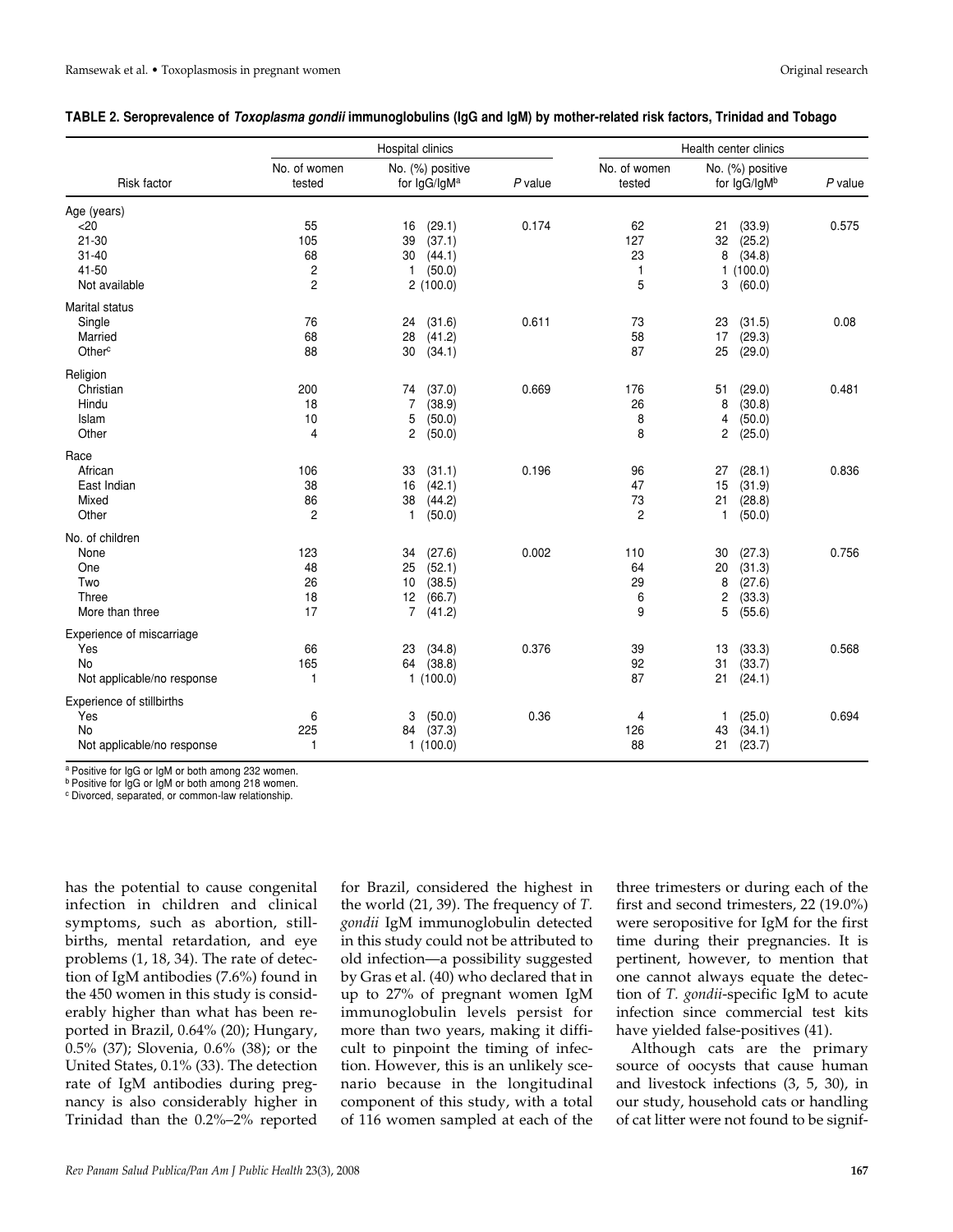|                                     |                        | Hospital clinics                 | Health center clinics |                        |                                  |         |
|-------------------------------------|------------------------|----------------------------------|-----------------------|------------------------|----------------------------------|---------|
| Risk factor                         | No. of women<br>tested | No. (%) positive<br>for IgG/IgMa | P value               | No. of women<br>tested | No. (%) positive<br>for IgG/IgMb | P value |
| Cat in the household                |                        |                                  |                       |                        |                                  |         |
| Yes                                 | 42                     | (38.1)<br>16                     | 0.379                 | 33                     | (33.3)<br>11                     | 0.163   |
| No                                  | 189                    | (37.6)<br>71                     |                       | 182                    | 52<br>(28.6)                     |         |
| No response                         |                        | 1(100.0)                         |                       | 3                      | (33.3)                           |         |
| Handling of cat litter <sup>c</sup> |                        |                                  |                       |                        |                                  |         |
| Yes                                 | 2                      | (50.0)                           | 0.936                 | 5                      | (20.0)                           | 0.473   |
| No                                  | 40                     | 15<br>(37.5)                     |                       | 28                     | (42.9)<br>12                     |         |
| Practice outdoor gardening          |                        |                                  |                       |                        |                                  |         |
| Yes                                 | 43                     | (46.5)<br>20                     | 0.183                 | 36                     | (28.7)<br>10                     | 0.309   |
| No                                  | 188                    | 67<br>(35.6)                     |                       | 180                    | 53<br>(29.4)                     |         |
| Not applicable/no response          |                        | 1(100.0)                         |                       | 2                      | (50.0)                           |         |
| Work on farm                        |                        |                                  |                       |                        |                                  |         |
| Yes                                 | 10                     | 6<br>(60.0)                      | 0.145                 | 4                      | 0<br>(0.0)                       | 0.191   |
| No                                  | 221                    | (36.7)<br>81                     |                       | 212                    | 63<br>(29.7)                     |         |
| Not applicable/no response          |                        | 1(100.0)                         |                       | 2                      | (50.0)                           |         |

**TABLE 3. Seroprevalence of Toxoplasma gondii immunoglobulins (IgG and IgM) in pregnant women by association with cats and other practices, Trinidad and Tobago**

<sup>a</sup> Positive for IgG or IgM or both among 232 women.

<sup>b</sup> Positive for IgG or IgM or both among 218 women.

<sup>c</sup> Of households with cats.

icantly associated with *T. gondii* infection in pregnant women. The finding correlates with an earlier report in Trinidad and Tobago (28) and elsewhere (6, 42), but differs from the findings of others (3, 4, 30). Similarly, outdoor gardening and farm work did not significantly affect occurrence of toxoplasmosis, contrary to reports by others that these are independent risk factors for the infection (6, 14, 35). In our study, although age was not found to be significantly associated with toxoplasmosis as earlier observed (17), women with three children sampled in hospital clinics, were found to have significantly higher seroprevalence of *T. gondii* infection compared with other women, a finding that agrees with those of others (17, 43). Overall, in both hospitals and health centers, failure to detect significant association between most of the risk factors studied may reflect the fact that few antenatal women (only 34 women) acquired primary *T. gondii* (IgM) infections during pregnancy, making it difficult to meaningfully compare the frequency of risk factors in this subpopulation with the antenatal women who were

seronegative for *T. gondii* infection (303 women), i.e., negative for both IgM and IgG.

A few of limitations of the study design include the fact that some attrition was experienced in the cohort study, and the participants lost may have had different outcomes than those who were not lost. Another limitation is that the design did not consider the total number of pregnant women who presented at the health centers during the study period, compared to the number who agreed to participate. It is felt, however, that these limitations did not significantly affect the findings.

This study revealed a high percentage of pregnant women seronegative for toxoplasmosis in the first trimester and an unexpectedly high rate of possible primary infection during pregnancy due to detection of IgM immunoglobulin, with its potential for congenital toxoplasmosis. In this context, it is of concern that no antenatal screening, educational programs, or treatment of seropositive pregnant women is currently practiced. The clinical impact of toxoplasmosis is also

not known in this population. A combination of these approaches has been employed in a cost-effective way in countries with varying seroprevalence of toxoplasmosis (9, 13, 30, 33). Taking into account that prenatal screening may be a viable option for populations with high rates of primary infection during pregnancy (up to 3.5%) (44), it is worth considering routine screening as an interim measure, with prompt treatment for those who become infected during pregnancy. It is relevant to mention that contrary to reports suggesting evidence for prenatal treatment of toxoplasmosis (9, 34, 45), there are reports that show a lack of support for this approach (45–47).

In conclusion, in Trinidad and Tobago the potential for congenital infection is high and follow-up studies of infected children are needed to assess the clinical implications of infection. To reduce exposure of pregnant women to this disease, it is imperative that educational programs be mounted to create awareness among the public, as well as among health personnel, and to work towards prenatal screening for toxoplasmosis.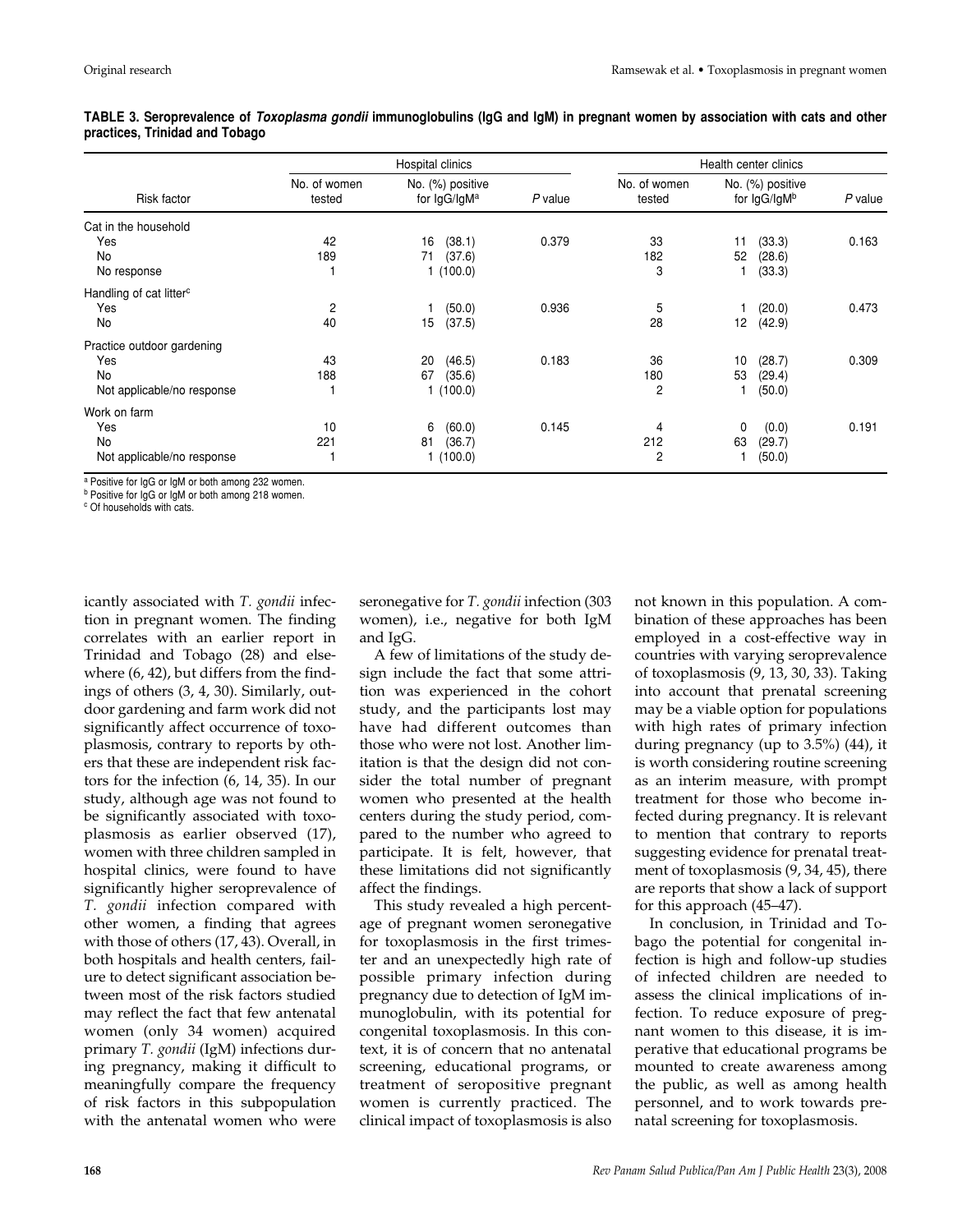**Acknowledgements.** The authors are grateful to the Caribbean Health Research Council for funding the project. We are also grateful to the interns, nurses, and other medical staff at the antenatal clinics of the Port-of-Spain General Hospital, the Mount Hope Maternity Hospital, and the five health centers. Technical assistance provided by Shakti Dookeran, Rudi Atwell, and Anil Pooran of the Faculty of Medical Sciences, University of the West Indies, St. Augustine Campus, is appreciated.

#### **REFERENCES**

- 1. Kuchar A, Hayde M, Steinkogier FJ. Congenital toxoplasmosis retinochoroiditis after primary infection of the mother in pregnancy. Ophthamol. 1996;93:190–3.
- 2. Wallon M, Gaucherand P, Alkurdi M, Peyron F. *Toxoplasma* infections in early pregnancy: consequences and management. J de Gyne Obst Biologie Reproduct. 2002;31:478–84.
- 3. Weiss LM, Kim K. The International Congress on Toxoplasmosis. Int J Parasitol. 2004;34: 249–52.
- 4. Kravetz JD, Federman DG. Cat-associated toxoplasmosis. Arch Intern Med. 2002;162: 145–52.
- 5. Montoya JG, Liesenfeld O. Toxoplasmosis. The Lancet. 2004;363:1965–76.
- 6. Cook AJC, Gilbert RE, Buffolano W, Zufferey J, Petersen E, Jenum PA, Foulon N, Semprini AE, Dunn DT. Sources of *Toxoplasma* infection in pregnant women: European multicenter case control study. BMJ. 2000;321:142–7.
- 7. Dubey JP. Toxoplasmosis—a waterborne zoonosis. Vet Parasitol. 2004;126:57–72.
- 8. Mead PS, Slutsker L, Dietz V, McCaig LF, Bresee JS, Shapiro C, Griffin PM, Tauxe RV. Food-related illness and death in the United States. Emerg Infect Dis. 1999;5:607–25.
- 9. Foulon W, Villena I, Stray-Pederson B, Decoster A, Lappalainen M, Pinin JM, Jenum PA, Hedman K, Naessens A. Treatment of toxoplasmosis during pregnancy: a multicenter study of impact on fetal transmission and children's sequelae at age 1 year. Am J Obs Gyne. 1999;180:410–15.
- 10. Gilbert R, Dunn D, Wallon M, Peyron F, Ades AE, Dunn DT. Effect of prenatal treatment on mother to child transmission of *T. gondii:* Retropective cohort study of 554 mother-child pairs in Lyon, France. Int J Epidemiol. 2001; 30:1303–08.
- 11. Wallon M, Liou C, Garner P, Peyron F. Congenital toxoplasmosis: systematic review of evidence of efficiency of treatment in pregnancy. BMJ. 1999;318:1511–14.
- 12. Fahnehjelm KT, Malm G, Ygge J, Engman ML, Maly E, Evengard B. Ophthalmological findings in children with congenital toxoplasmosis. Report from a Swedish prospective screening study of congenital toxoplasmosis with two years of follow-up. Acta Ophtalmol Scand. 2000;78:569–75.
- 13. Lebech M, Andersen O, Christensen NC, Hertel, J, Nielsen HE, Peterson B, Rechnitzer C, Larsen SO, Norgaard-Pedersen B. Feasibility of neonatal screening for *Toxoplasma* infection in the absence of prenatal treatment. Lancet. 1999;353:1834–7.
- 14. Dubey JP, Beattie CP. Toxoplasmosis in animals and man. CRC Press: Boca Raton: 1988.
- 15. Gotia S, Murgu A, Ailioaic C, Rugina A, Bradatan L, Russu R. Childhood toxoplasmosis today. Rev Med Chir Soc Med Nat Iasi. 2000;104:57–62.
- 16. Kortbeek LM, De Melker HE, Veldhuijzen IK, Conyn-Van Spaendonck MAE. Populationbased *Toxoplasma* seroprevalence study in The Netherlands. Epidemiol Infect. 2004;132: 839–45.
- 17. Song K, Shin J, Shin H, Nam H. Seroprevalence of toxoplasmosis in Korean pregnant women. Korean J Parasit. 2005;43:69–71.
- 18. Antoniou M, Tzouvali H, Sifakis S, Galanakis E, Gorgopoulou E, Liakou V, Giannakopoulou C, Koumautakis E, Tselentis Y. Incidence of toxoplasmosis in 5532 pregnant women in Crete, Greece: management of 185 cases at risk. Eur J Obst Gyne Reprod. 2004; 117:138–43.
- 19. Harma M, Gungen N, Demir N. Toxoplasmosis in pregnant women in Sanliufa, Southeastern Antolia City, Turkey. J Egypt Soc Parasitol. 2004;34:519–25.
- 20. Nobrega OT, Karnikowski MG. An estimation of the frequency of gestational toxoplasmosis in the Brazilian Federal District. Rev Soc Bras Med Trop. 2005;38:358–60.
- 21. Segundo GRS, Silva DAO, Robert J, Mineo JR, Ferreira MS. Congenital toxoplasmosis in Uberlandia MG, Brazil. J Trop Pediatr. 2004; 50:50–3.
- 22. Carvalheiro CG, Muss-Pinhata MM, Yamanoto AY, De Souza CB, Maciel LM. Incidence of congenital toxoplasmosis estimated by neonatal screening: relevance of diagnostic confirmation in asymptomatic newborn infants. Epidemiol Infect. 2005;133:485–91.
- 23. Gallego-Marin C, Henao AC, Gomez-Marin JE. Clinical validation of a Western blot assay for congenital toxoplasmosis and newborn screening in a hospital in Armenia (Quindio), Columbia. J Trop Pediatr. 2006;52:107–12.
- 24. Orrett FA. Seroprevalence of *Toxoplasma* antibodies amongst pregnant women in Trinidad. Medical Sci Res. 1993;21:205–7.
- 25. Prabhakar P, Bailey A, Smikle MF, McCaw-Binns A, Ashley D. Seroprevalence of *Toxoplasma gondii*, rubella virus, cytomegalovirus, herpes simplex virus (TORCH) and syphilis in Jamaican pregnant women. West Ind Med J. 1991;40:166–9.
- 26. Rawlins SC, Prabhakar P. Toxoplasmosis in young Jamaican women. J Trop Pediatr. 1989; 35:234–6.
- 27. Sterlin GA, Dixon HG. Congenital toxoplasmosis in a Jamaican child. West Ind Med J. 1959;8:124–7.
- 28. Adesiyun AA, Gooding R, Ganta K, Seepersadsingh N, Ramsewak S. Congenital toxoplasmosis in Trinidad. West Ind Med J. 2007; 56:166–70.
- 29. Jones JL, Ogunmodede F, Scheftel J, Kirkland E, Lopez A, Schulkin J, Lynfield R. Toxoplasmosis related knowledge and practices among pregnant women in the United States. Inf Dis Obst. 2005;11:139–45.
- 30. Kravetz JD, Federman DG. Toxoplasmosis in pregnancy. Am J Med. 2005;118:212–6.
- 31. Spalding SM, Amendoeira MR, Ribeiro LC, Silveira C, Garcia AP, Camillo-Coura L. Prospective study of pregnants and babies with risk of congenital toxoplasmosis in municipal district of Rio Grande do Sul. Revista Soc Bras Med Trop. 2003;36:483–91.
- 32. Onadeko MO, Joynson DH, Payne RA. The prevalence of *Toxoplasma* antibodies in pregnant Nigerian women and the occurrence of stillbirth and congenital malformation. African J Med Sci. 1996;25:331–4.
- 33. Jones JL, Kruszon-Moran D, Wilson M, Mc-Quillan G, Navin T, McAuley JB. *Toxoplasma gondii* infection in the United States: seroprevalence and risk factors. Am J Epidemiol. 2001;154:357–65.
- 34. Wallon M, Gaucherand P, Alkurdi M, Peyron F. *Toxoplasma* infections in early pregnancy: consequences and management. J Gyne Obst Biologie Reproduct. 2002;31:(5)478–84.
- 35. Adesiyun AA, Cazabon EPI. Seroprevalence of brucellosis, Q-fever and toxoplasmosis in slaughter livestock in Trinidad. Rev d'Elev et de Med Vet Pays Trop. 1969;49:28–30.
- 36. Ali CN, Harris JA, Watkins JD, Adesiyun AA. Serodiagnosis of *Toxoplasma gondii* in dogs in Trinidad. Vet Parasitol. 2003;113:179–87.
- 37. Szenasi Z, Ozsvar Z, Nagy E, Jeszensky M, Szabo J, Gellen J, Vegh M, Verhofstede C. Prevention of congenital toxoplasmosis in Szeged, Hungary. Int J Epidemiol. 1997;26: 428–35.
- 38. Logar J, Petroves M, Novak-Antotik Z, Premru-srsen T, Cizman M, Arnez, M, Kraut A. Prevention of congenital toxoplasmosis in Slovenia by serological screening of pregnant women. J Inf Dis. 2002;34:201–4.
- 39. Eaton RB, Petersen E, Seppanen H, Tuuminen T. Multicenter evaluation of a fluorimetric enzyme immunocapture assay to detect *Toxoplasma*-specific immunoglobulin M in dried blood filter paper specimens from newborns. J Clin Microbiol. 1996;34:3147–50.